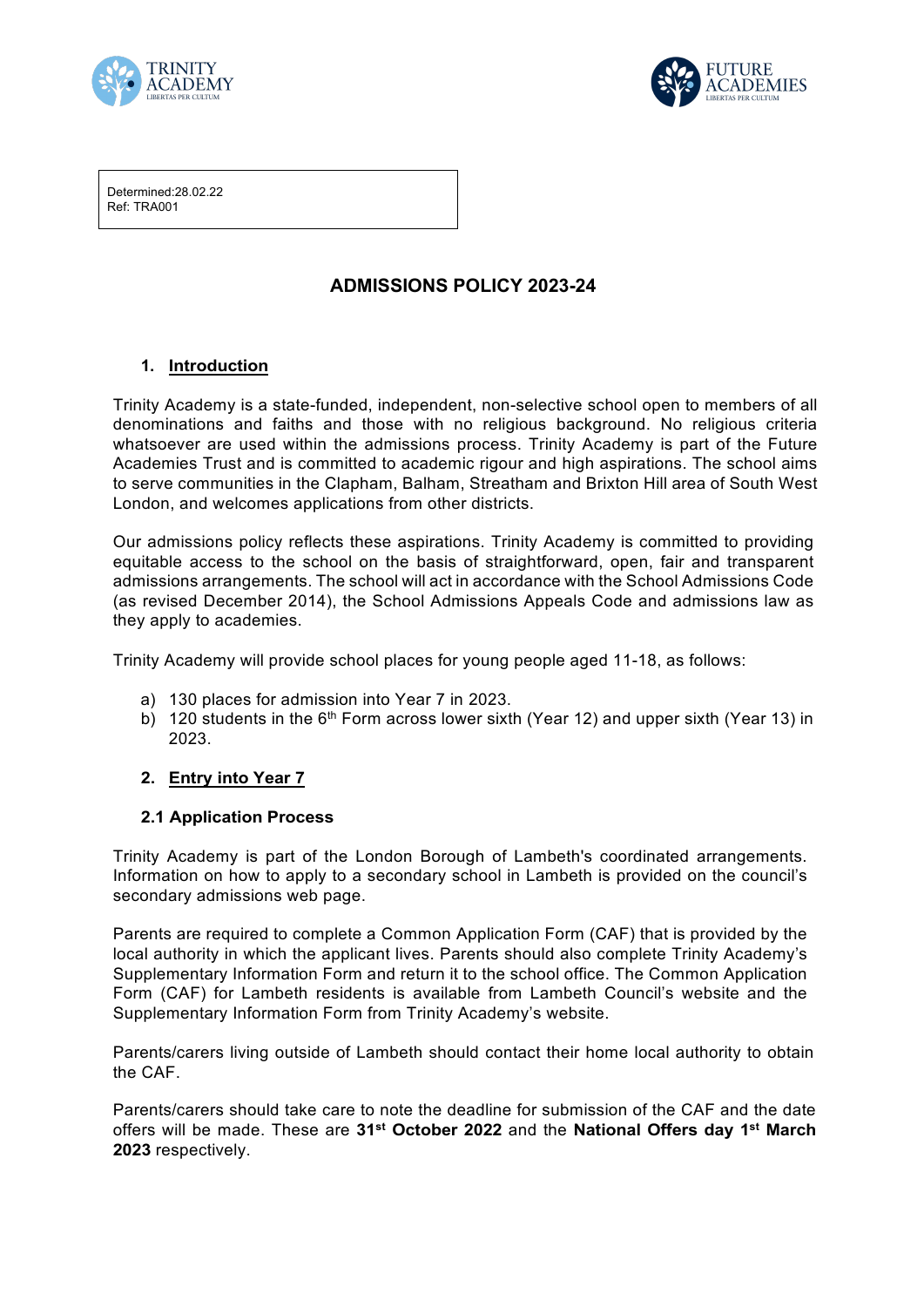



The Trinity Academy Supplementary Information Forms should be returned to the Admissions Officer at Trinity Academy **by Friday 14th October 2022**. Details of key dates will be published on the academy's website.

Providing fraudulent information or deliberately misleading information on any admission form could result in a place being withdrawn.

Trinity Academy will operate in keeping with the local authority's Fair Access Protocol.

Trinity Academy has a Published Admissions Number of 130 for admission into Year 7 in 2023. All applicants will be admitted if 130 or fewer applications are received, if more than 130 applications are received the oversubscription criteria will be applied.

### **2.2 Special Educational Needs**

Children with an Education Health Care Plan (EHCP) where Trinity Academy is named on the EHCP will be allocated places at the academy before other applications are considered.

### **2.3 Oversubscription Criteria**

Where the academy receives more applications than it has places available, and after the admission of children with an EHCP naming the academy, Trinity Academy will rank all candidates in the sequence of the categories listed below and according to the criteria set out. The term 'applicant' refers to the child seeking admission to the academy, NOT to his/her parent or guardian.

#### 2.3(i) Looked-After Children

Looked-after children and children who were previously looked after and have either been adopted or become subject to a residence or guardianship order immediately following having been looked after.

Documentary evidence of status, in the form of a letter from a social worker, the Local Authority or other appropriate body (e.g. adoption agency) will be required. No further qualifying criteria apply to this category. A child in public care (looked after child) means a person under the age of 18 years who is provided by social services with accommodation by agreement with their parents/carers (Section 20 of the Children Act 1989) or who is the subject of a care order under Part IV of the Act. Children who are looked after under an agreed series of short-term placements (such as respite) are excluded. All applications under this criterion must be supported by a letter from the relevant Local Authority.

#### 2.3(ii) Siblings

Applicants who will have a sibling currently attending The Academy at the time of admission (the beginning of the term for which the applicant is seeking admission). Siblings include natural brothers and sisters, half-brothers/sisters, step-brothers/sisters, adopted or foster brothers/sisters, but not cousins. This includes students in the 6<sup>th</sup> Form.

Where applications are received from triplets, twins, other multiple births and other same- year siblings, places will be allocated to all of the group of siblings straight after a place has been allocated to any one of them in any category. In the event that a place is allocated to the first of such a group and too few places remain to accommodate the others, all of the multiple birth/same-year sibling group will be offered places even if this means exceeding the PAN.

The Academy reserves the right to ask for proof of relationship once offers have been made.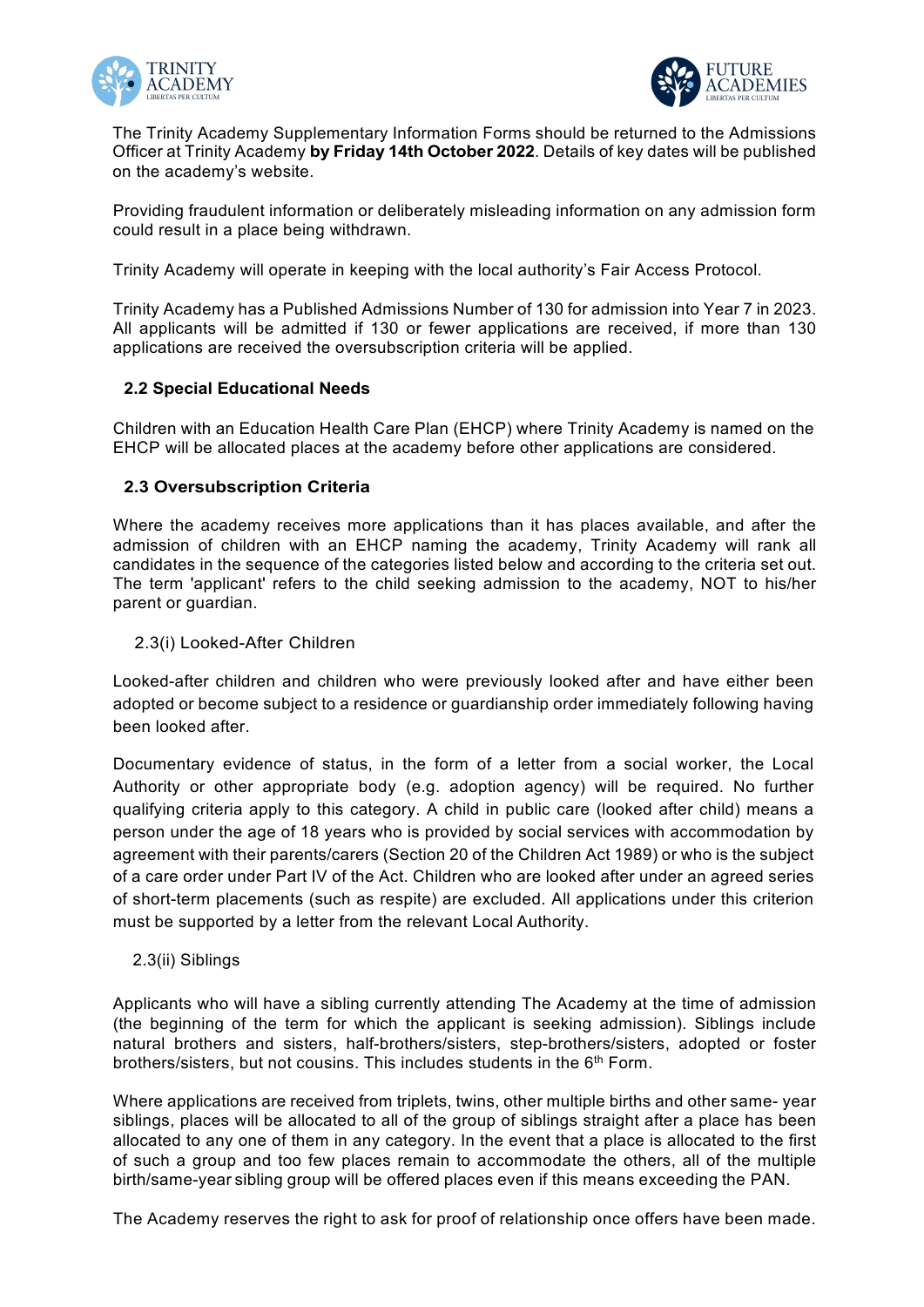

 $\overline{\phantom{a}}$  , where  $\overline{\phantom{a}}$  , where  $\overline{\phantom{a}}$  , where  $\overline{\phantom{a}}$ 



### 2.3(iii) Children Eligible for the Pupil Premium

After places have been allocated to applicants in the categories listed above, students qualifying for the Pupil Premium, including the Service Premium, will be given preference for up to one third of all remaining places.<sup>1</sup>

Where the number of remaining places is not divisible by 3 to produce a whole number (i.e integer), the normal rounding convention will be used – i.e. where there is a fraction of one half or more, the number is rounded UP, where there is a fraction of less than a half, it is rounded down.

To receive preference under this category an applicant's parent/guardian should have submitted The Trinity Academy **Supplementary Information Form** as well as their application form. If the number of applicants within this category exceeds the number of places available, places within this category will be allocated by random allocation using a computer programme.

2.3(iv) Random Allocation – Inner Catchment Area and Outer Catchment Areas

The Academy catchment area is divided into an inner catchment area, defined as being covered by the following postcode areas: **SW2, SW4, SW8, SW9, SW11, SW12, SW16, SW17, SE5, SE11, SE17, SE19, SE21, SE24, SE25, SE27, CR4, CR7** and an outer catchment area, defined as being any area outside of the inner catchment postcode areas. Three fifths (60%) of any remaining places (the precise number being calculated using the standard rounding convention) will be allocated by random allocation to applicants living in the inner catchment area. One fifth (20%) of any remaining places (the precise number being calculated using the standard rounding convention) will be allocated by random allocation to applicants living in the outer catchment area. This process will be conducted using a computer programme and will be verified by an independent person of good standing. A map showing the inner catchment area is available on the Academy's website.

An applicant's parent/guardian should complete and submit the Trinity Academy **Supplementary Information Form** as well as their application form. If the number of applicants within this category exceeds the number of places available, places within this category will be allocated by random allocation using a computer programme.

er the Armed Forces Compensation Scheme (AFCS) and the War Pensions Scheme (WPS)

 $1$  Currently, children are eligible for the Pupil Premium if they have been registered as eligible for free school meals at any point during the previous six years. Children who have been looked after for 1 day or more or were adopted from care on or after 30 December 2005, or left care under a Special Guardianship Order on or after 30 December 2005, or a Residence Order on or after 14 October 1991 also qualify for Pupil Premium, but Looked After (and previously looked after) Children are allocated places under Section A of the oversubscription criteria and do not therefore need to apply for preference under this section. Children are eligible for the Service Premium if one of their parents is serving in the regular armed forces, one of their parents served in the regular armed forces in the last 3 years or one of their parents died while serving in the armed forces and the pupil is in receipt of a pension und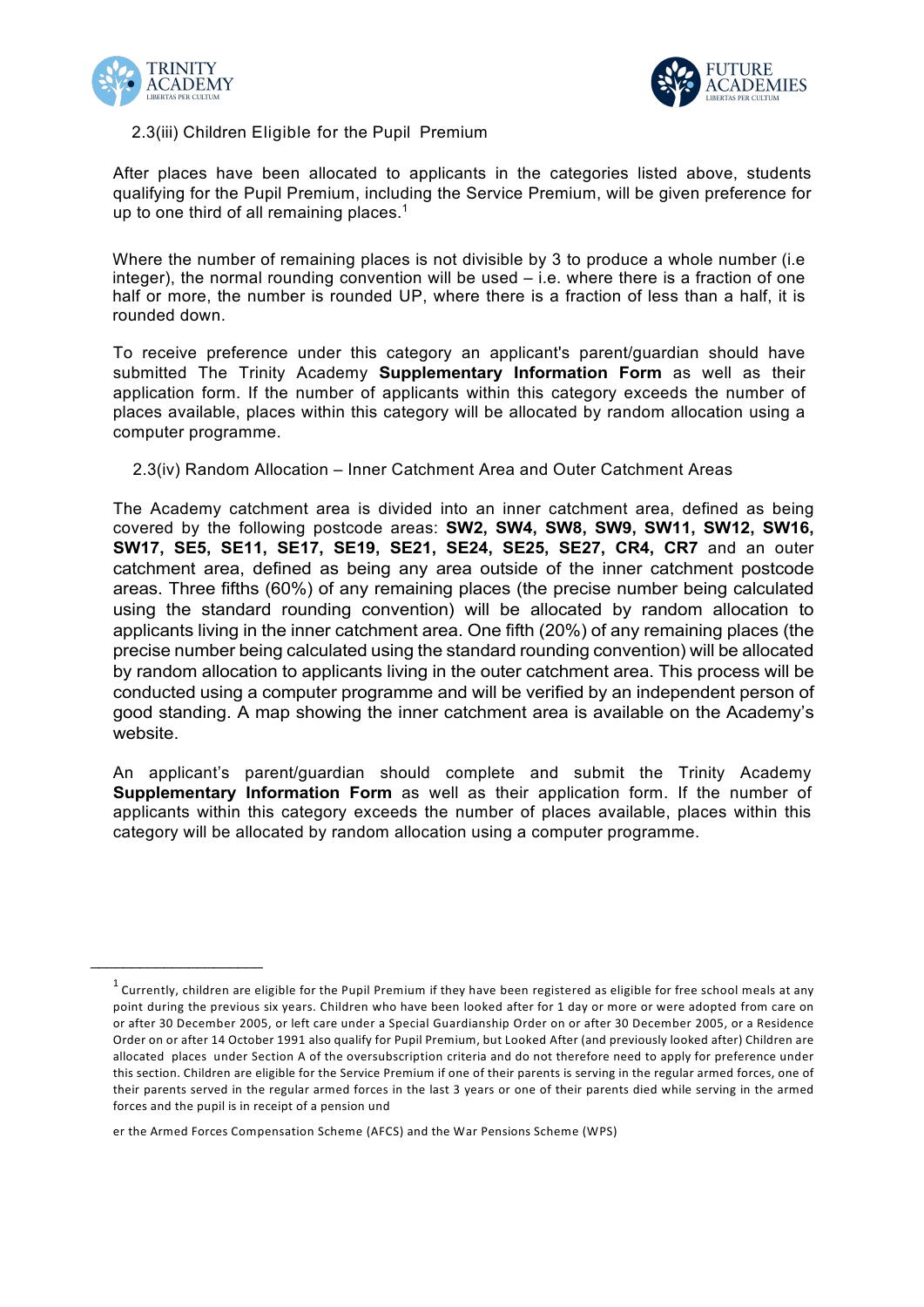



#### $2.3(v)$  All others – using distance criteria

All remaining applicants will be ranked on the basis of distance between the applicants' homes and the Trinity Academy reference point and places allocated accordingly (i.e. those living nearer to the reference point will be allocated places before those living further away). The reference point will be the centre of the learning campus site at 56 Brixton Hill where Trinity Academy is located.

Distance will be measured in a straight line from the reference point to the child's home address as identified by the Local Authority's mapping system and measured using their software.

The applicant's home is the address where he/she lives for most of the week during term time. Where an applicant divides his/her time equally between two addresses, his/her home will be the address where he/she is registered with his/her GP.

Tie Break: Where two or more applicants live exactly the same distance from a reference point, ranking priority will be established by random allocation using a computer program. This process will be conducted and verified by an independent person of good standing.

# **3. Admission of Children Outside their Normal Age Group**

A request may be made for a child to be admitted outside their normal age group, for example if the child is gifted and talented or has experienced problems such as ill health.

Any such request should be made in writing to the Principal of the Academy. A decision about the request will be made based on the circumstances of the case and in the best interests of the child.

## **4. Waiting List**

If the academy is oversubscribed, the names of all unsuccessful applicants will be placed on the waiting list, which will be kept until the 31st December following the September to which the admissions round relates. Parents/carers will be contacted at the beginning of the September term to confirm whether they wish their children's names to remain on the list. When a name is added to the waiting list, the list will be re-ranked according to the oversubscription criteria. A fresh round of random allocation is carried out whenever a place is offered to an applicant on the list. Parents and carers should note that applicants with an EHCP naming the academy, looked-after and previously looked after children and children subject to the Fair Access Protocol will take precedence over others already established on the list.

### **5. Appeals**

Parents who are dissatisfied with the academy's decision not to admit their child/children may appeal to an independent appeals panel against that decision. Information relating to the appeals process including dates, deadlines and location arrangements will be published on the academy website no later than the National Offer date.

The determination of the panel will be made in accordance with the School Admission Appeal Code and will be binding on all parties. Appeals should be made in writing to the Trinity Academy within 20 school days from the date of notification that an application was unsuccessful. Parents/carers will be given at least 10 school days notice of an appeal hearing.

### **6. In-Year Admissions.**

Applications for a place at Trinity Academy in-year, must be made directly to the Academy via an application form available from the Academy Reception or by contacting Trinity Academy Admissions. In the event of there being more than one application for an available place, the same criteria will be used to rank the applications as that listed above. This may require additional documentation such as proof of address or pupil premium status. If a place cannot be offered, parents/carers will be given the opportunity of placing their child's name on a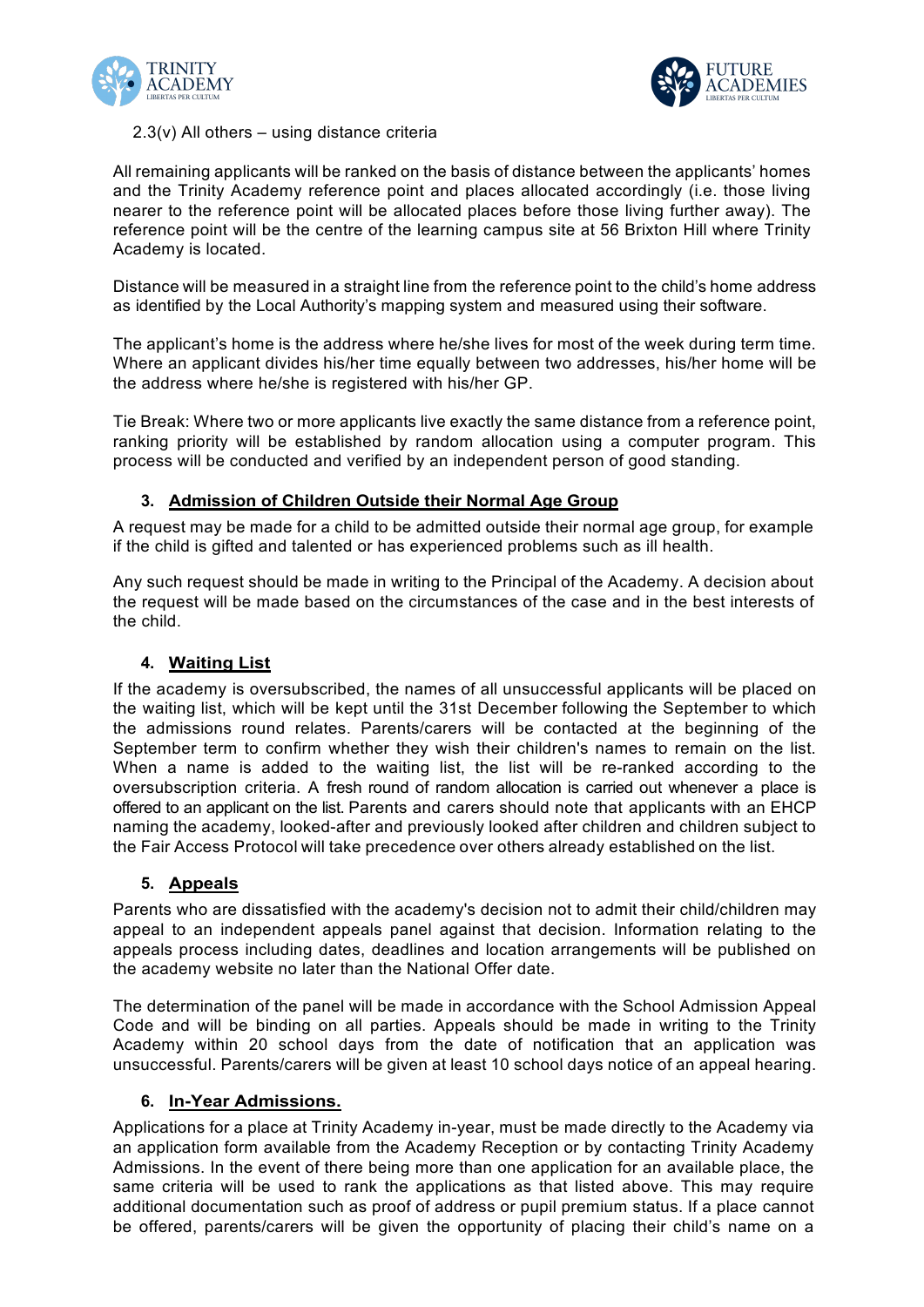



waiting list. This does not prevent parents from exercising their right to appeal against the decision not to offer a place.

Parents/carers who are seeking a new school place for their child who has been permanently excluded from a school should not apply via the in-year process. Instead, if they are a Lambeth resident, they should contact the Inclusion Team at Lambeth Local Authority to discuss revised educational arrangements as detailed in the permanent exclusion letter issued. For non-Lambeth residents, parents/carers should contact their home Local Authority to find out how they can offer support and guidance regarding the next steps.

### **7. Entry into Sixth Form**

### **7.1 Application Process**

Trinity Academy will operate a Sixth Form for 120 students. Students on the Academy roll at the end of Year 11 will be automatically granted a place in the  $6<sup>th</sup>$  Form providing they have satisfied the entry criteria. If fewer than 60 students transfer from Year 11 into Lower 6<sup>th</sup> Form (Year 12), the Academy will open the spaces to external candidates until a total of 60 students is reached.

To enter Trinity Academy Sixth Form all students must meet the entry requirements for their particular courses of study. Trinity Academy will publish these each year in the current Sixth Form prospectus.

Applications need to be made via the Trinity Academy application form, stating preferred courses, providing predicted grades and supported by a personal statement. An assessment of suitability for a course will be made using this information along with a reference from the applicant's current school. The application form is available on the Academy's website and in the  $6<sup>th</sup>$  form prospectus and must be returned by the dates in the accompanying notes.

Conditional offers will be made subject to places being available on chosen courses and where subject specific entry requirements for these courses are likely to be met.

Where there are more external applicants who meet the entry requirements than places available, the oversubscription criteria will be applied.

**Review:** To be reviewed annually